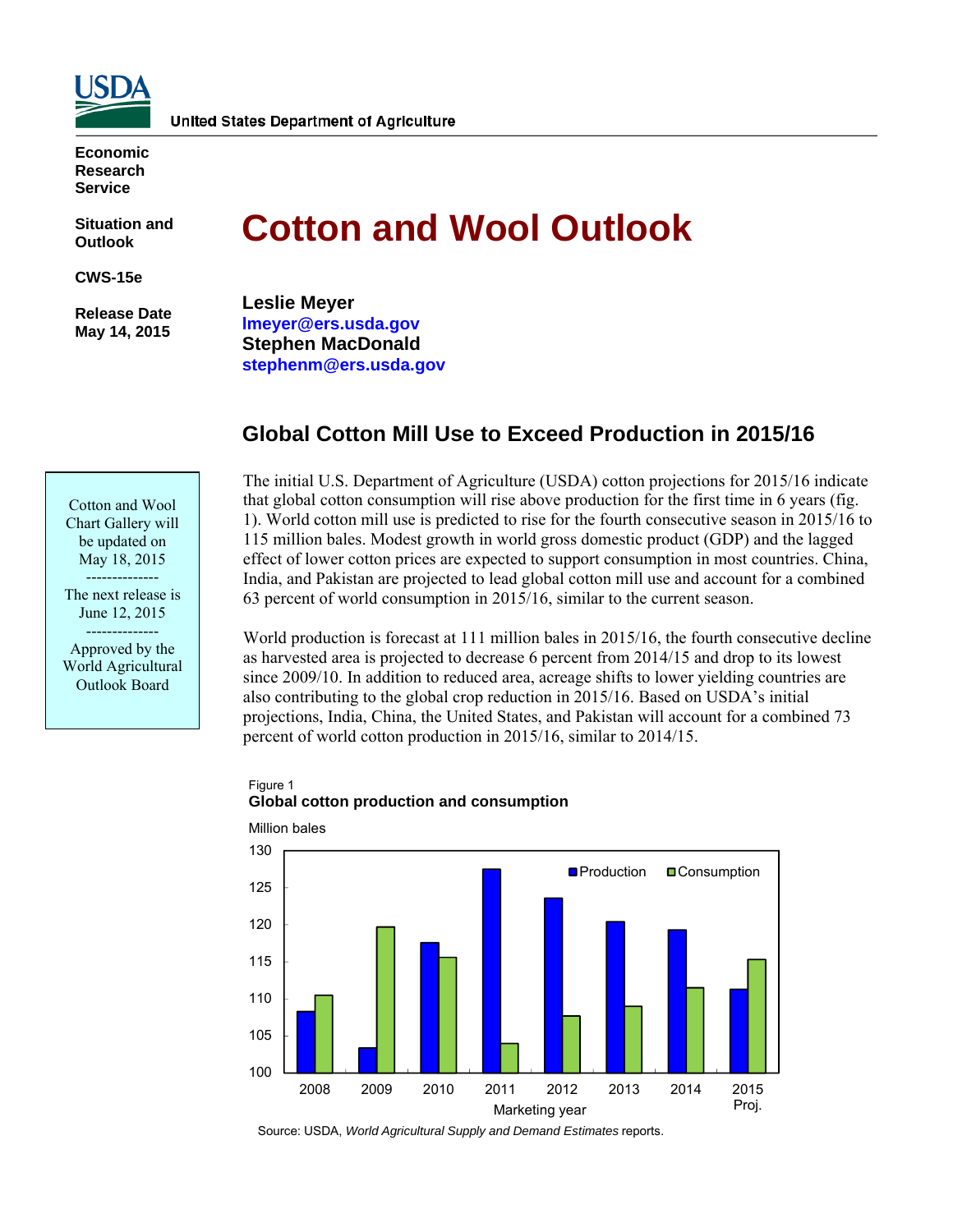#### *U.S. Cotton Crop Projected to Decline in 2015*

According to USDA's initial projection for the 2015 crop, U.S. cotton production is forecast at 14.5 million bales, 11 percent below the final 2014 crop estimate. Based on the *Prospective Plantings* report, 2015 cotton area is expected at 9.55 million acres, 13.5 percent below 2014. The lower planted acreage is largely due to relative crop prices favoring competing crops over cotton.

Area for both upland and extra-long staple (ELS) cotton is forecast lower in 2015. For the upcoming season, upland acreage is expected lower for each Cotton Belt region. Based on *Prospective Plantings*, the Southwest upland area is projected at nearly 6 million acres, down from 6.5 million acres in 2014 but similar to 2013 (fig. 2); the Southwest is forecast to account for nearly 64 percent of the upland area in 2015, the highest in over a century. For the Southeast, cotton acreage is expected to reach only 2.2 million acres in 2015, the lowest since 2009. Despite one of the lowest plantings of the past 20 years, the Southeast is expected to account for 23 percent of the upland acreage in 2015, a long run average. In the Delta, 2015 cotton area is forecast at a record low of 1.1 million acres, or 11 percent of the U.S. upland acreage. In the West, limited irrigation supplies have reduced upland cotton acreage to only 175,000 acres—the lowest in nearly a century—or 2 percent of the U.S. total. ELS cotton is mostly grown in the West, where 90 percent of the 150,000-acre total is expected to be planted in 2015.

While drought conditions have intensified in California this season, significant rainfall in Texas has alleviated drought conditions considerably in the State. In fact, wet conditions have led to planting delays in Texas and across the Southeast this spring. As of May 10th, 26 percent of the U.S. cotton area had been planted, compared with a 5-year average of 32 percent; Texas had planted 16 percent of its crop, compared with an average of 26 percent. For the Southeastern States, cotton plantings by May 10th ranged from 19-29 percent complete, compared with the 5 year average of 27-40 percent.

Weather conditions will continue to influence cotton plantings, progress, and, more importantly, production. The preliminary 2015 abandonment is based on the 2005- 14 crop average abandonment, weighted by region; however, the Southwest abandonment is estimated well below average at 15 percent as favorable moisture occurred this spring. Overall, the U.S. abandonment rate is projected at 10 percent, compared with 2014's 15 percent. Harvested area is forecast at 8.6 million acres, 8 percent below 2014/15. The national yield projection of 809 pounds per harvested acre is based on the 2012-14 crop average yields, weighted by region, with the Southwest yield adjusted upward to near the 10-year average. The initial 2015 U.S. yield estimate is below the final 2014 estimate as the share of total U.S. harvested acres in the lower yielding Southwest region is expected to rise.

#### *Total Expected Cotton Demand Comparable in 2015/16*

U.S. cotton demand (mill use plus exports) in 2015/16 is projected to rise 1 percent to 14.5 million bales. Exports continue to account for the majority of U.S. cotton demand—74 percent—and, at 10.7 million bales, U.S. exports are forecast to equal the 2014/15 estimate. With projected world cotton trade similar to 2014/15, the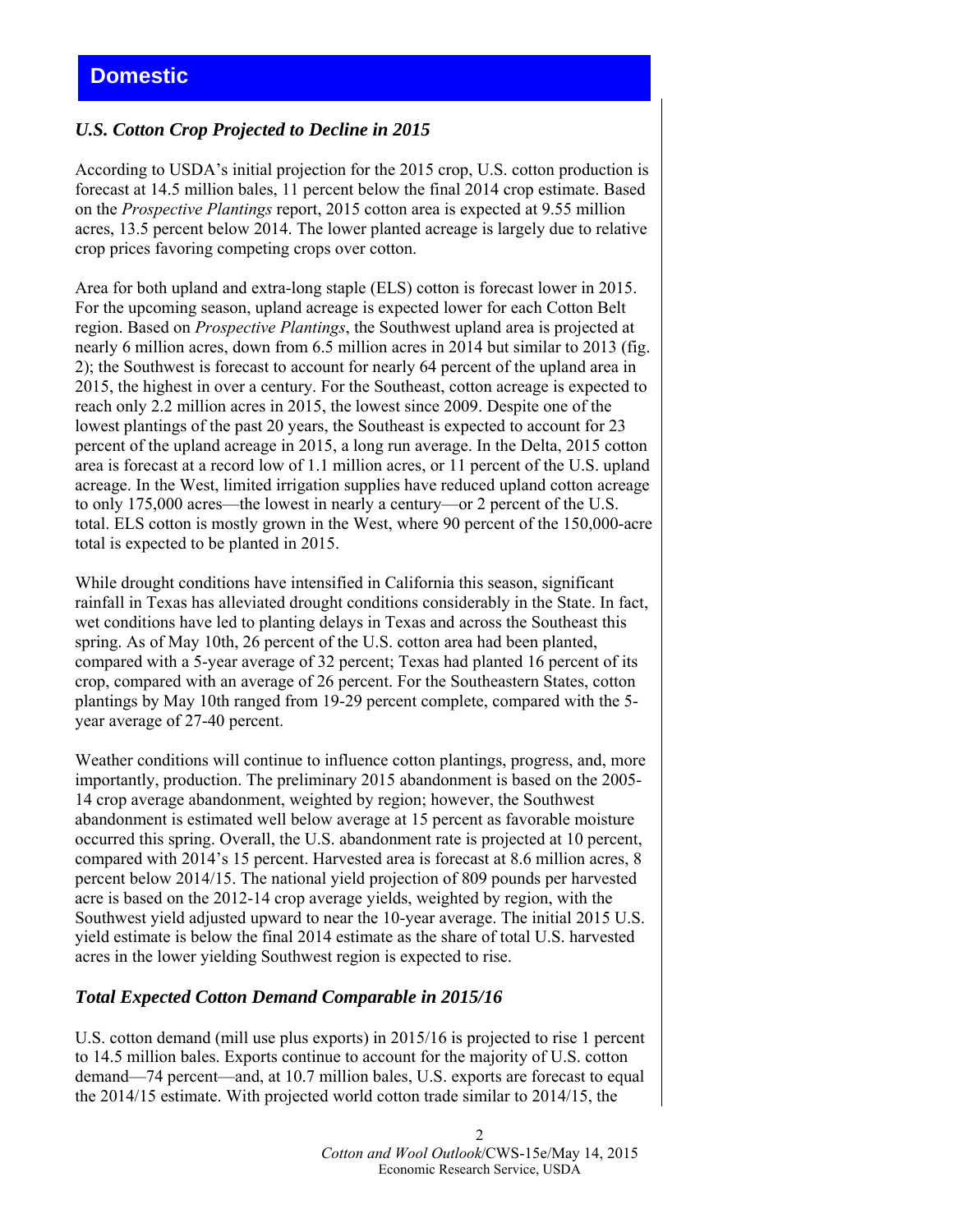United States is also expected to capture a comparable trade share in 2015/16; the U.S. share of global trade is forecast at approximately 32 percent, the highest since 2010/11. U.S. cotton mill use for 2015/16 is projected to expand to 3.8 million bales, 4 percent above 2014/15's estimate of 3.65 million bales. Additional capacity expected to come online in 2015/16 and continued demand for U.S. cotton textile product exports support this growth.

With U.S. cotton demand projected to equal production in 2015/16, ending stocks are expected to be unchanged from the current season. Cotton stocks are projected at 4.4 million bales on July 31, 2016, one of the highest levels in 7 years. The stocks-to-use ratio is estimated at 30 percent in 2015/16, marginally below 2014/15. Based on these initial supply and demand projections, the 2015/16 U.S. upland farm price is expected to range between 50 and 70 cents per pound. At the midpoint of the range, the farm price would equal the 2014/15 estimate and remain one of the lowest since 2008/09

### *2014/15 Production Estimates Finalized in May*

U.S. cotton production for 2014/15 was revised slightly in May as the National Agricultural Statistics Service released its final cotton production estimates (see table 10). With the crop estimate slightly higher, moderate adjustments were made to harvested area and yield; harvested area for 2014/15 was lowered to 9.35 million acres, implying an abandonment rate of 15 percent. At the same time, the national average yield was increased to 838 pounds per harvested acre, above 2013/14 but below 2012/13's record. With 2014/15 supply only marginally higher and no adjustments to demand, ending stocks remain forecast at 4.4 million bales, or a stocks-to-use ratio of 31 percent—the highest in 6 seasons.

#### Figure 2 U.S. upland cotton area, by region

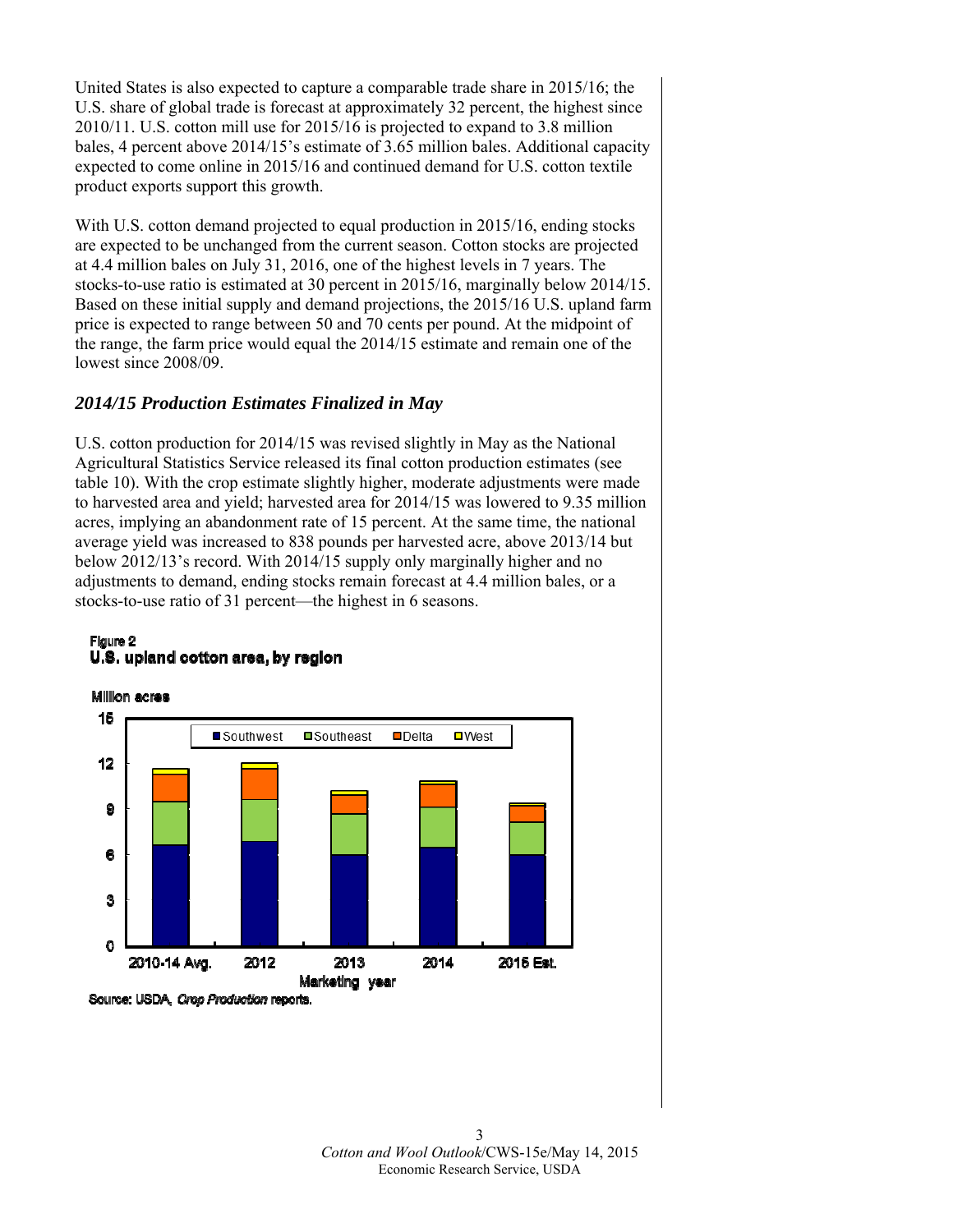# **International Outlook**

#### *Global Cotton Production to Decline in 2015/16*

USDA's initial projection for the 2015/16 global cotton crop is 111.3 million bales, 7 percent (8 million bales) below the 2014/15 estimate; area reductions in many countries are expected to account for the bulk of the 2015/16 production decrease. World cotton area is forecast 6 percent lower at 31.8 million hectares, the lowest since 2009/10. The global yield in 2015/16 is forecast below the last several seasons at 763 kg/hectare.

The two largest producing countries—India and China—are expected to account for a combined 51 percent of the world crop in 2015/16, slightly higher than their contribution in 2014/15. India is forecast to become the world's leading producer in 2015/16 after equaling China's output in 2014/15. India's 2015/16 cotton production is forecast at 29.5 million bales, a 0.5-million-bale decline from the preceding year. Cotton area is projected at 12 million hectares, down from 2014/15 but near the average of the 3 previous seasons. India's yield, however, is expected to rebound from 2014/15's 9-year low.

China is forecast to produce 27 million bales in 2015/16, 10 percent below a year earlier and the smallest crop since 2003/04. Area is expected to decline 16 percent overall, with a larger reduction in eastern China as Government policies support further concentration of cotton in Xinjiang. With proportionally more area in higher yielding Xinjiang, the national yield is forecast at a record 1,589 kg/hectare.

Pakistan and Brazil are also projected to produce smaller cotton crops in 2015/16. Pakistan's production is forecast at 10 million bales, about 6 percent below 2014/15 but similar to the 4-year average. Brazil's cotton crop is forecast at about 6.8 million bales, 3.5 percent below 2014/15 as area is expected to decline to its lowest since 2012/13.

#### *World Consumption to Expand in 2015/16*

Global cotton mill use is forecast at 115.3 million bales in 2015/16, up 3.5 percent (3.8 million bales) from 2014/15, reflecting growth in the world economy and lower cotton prices. China and India remain the largest consuming countries, with a combined cotton mill use of nearly 62 million bales, or 54 percent of the world total. China's cotton mill use is forecast at 36 million bales in 2015/16, about 3 percent above the current season but equal to 2012/13. China's consumption will benefit from a reduced premium for domestic prices over world prices; on the other hand, mill use growth will be constrained by continued large quantities of cotton yarn imports. In 2014/15, China is likely to import more than 9 million baleequivalents of cotton yarn.

India's cotton consumption is projected at a record 25.8 million bales in 2015/16, 5 percent above the previous year, representing 22 percent of global cotton mill use. India's consumption rose 26 percent between 2011/12 and 2014/15, due in part to yarn shipments to China. Cotton mill use in Pakistan is expected to reach 11.1 million bales in 2015/16, a growth rate near the world average. While mill use in Pakistan has benefitted from its role as a leading supplier of cotton yarn to China, mill use remains below its 12 million-bale record attained nearly a decade ago.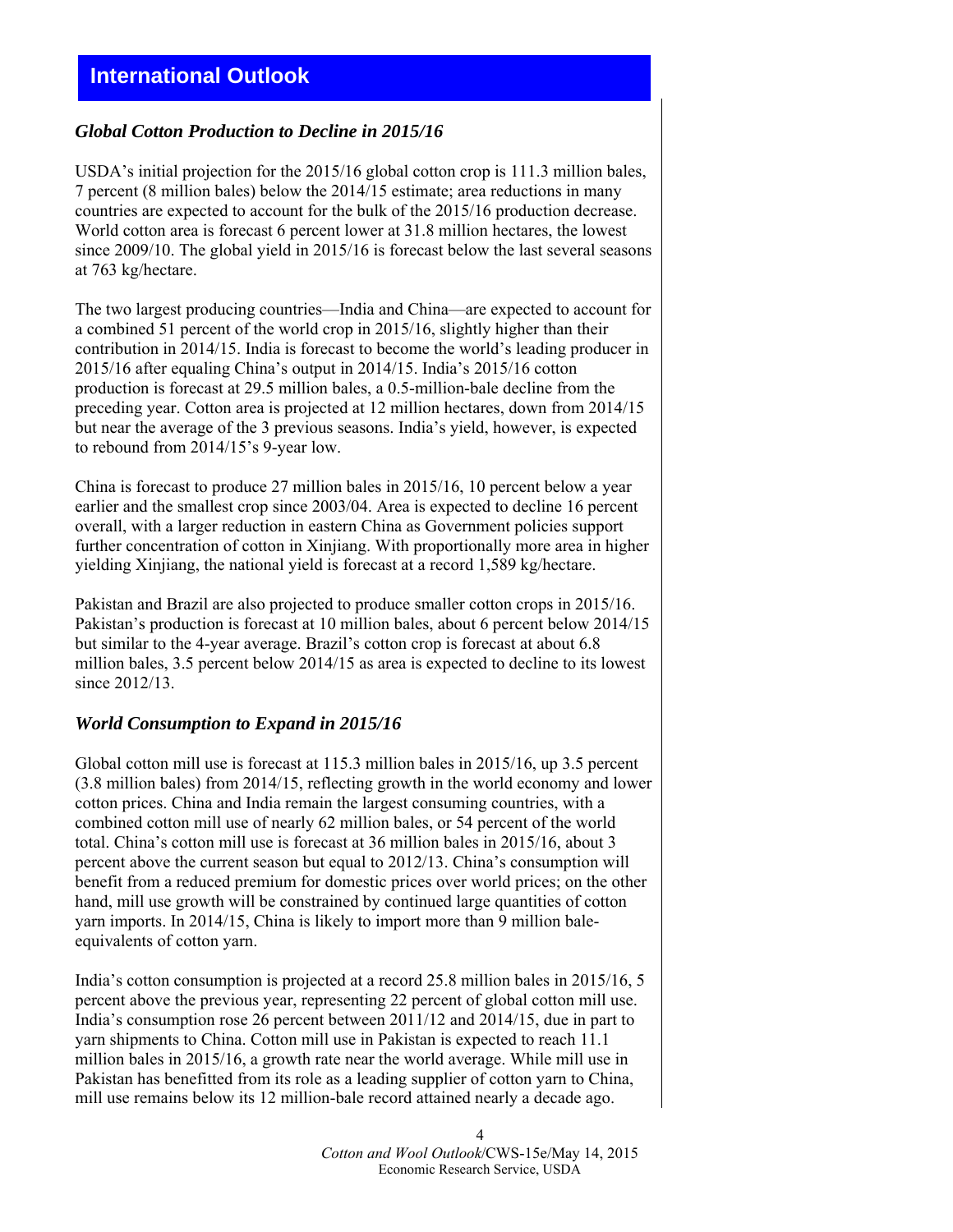#### *Global Cotton Trade Unchanged in 2015/16; Stocks Projected to Decline*

World cotton trade in 2015/16 is forecast at 33.7 million bales, similar to the previous season but the lowest since 2008/09. Reduced trade is the result of policies in China aimed at reducing raw cotton imports; imports by China are expected to reach only 6 million bales in 2015/16, the 4th consecutive year of decline.

The initial forecast of lower global exports represents the third consecutive decrease, but trade forecasts for the major exporters are mixed. Exports by the United States—the world's leading exporter—and Uzbekistan are projected to remain near their 2014/15 levels. Exports from Brazil and Australia are forecast to decline 400,000 bales and 800,000 bales, respectively, in 2015/16, mainly due to lower supplies. In contrast, India's cotton exports (5 million bales) are projected to increase 28 percent in 2015/16 following the dramatic decline experienced in 2014/15. Exports from the rest of the world are expected to remain around 10 million bales in 2015/16.

With world cotton consumption forecast to exceed production for the first season since 2009/10, global ending stocks are expected to decline from the record set in 2014/15. Stocks in 2015/16 are projected at 106.3 million bales, 4 million bales below the previous year (fig. 3). China will continue to hold the bulk of these stocks as policies to reduce them will take several years to work through more than 60 million bales of carryover. In 2015/16, stocks in China are forecast to decrease 3 million bales to 62.3 million bales but will still account for nearly 60 percent of the world total. Stocks in India and Brazil—the next largest stock holders—are also expected to decline in 2015/16. Stocks in India are projected to dip below 14 million bales while those in Brazil are forecast at 6.4 million bales; together, these countries are expected to account for nearly 20 percent of global stocks in 2015/16. U.S. cotton stocks are forecast to remain at 4.4 million bales in 2015/16, the highest since 2008/09.

#### Figure 3



## **China's share of global ending stocks**

Source: USDA, *World Agricultural Supply and Demand Estimates* reports.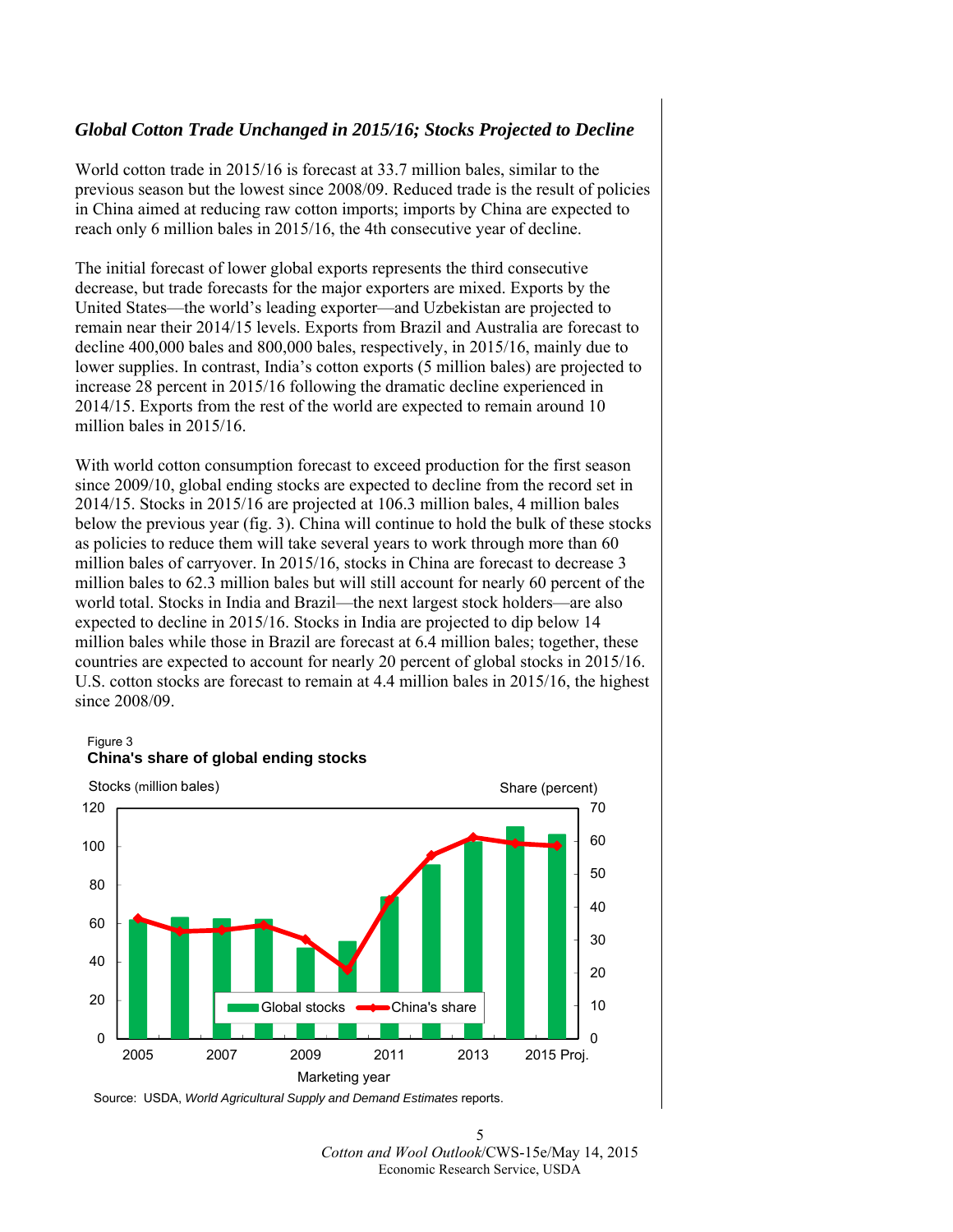# **Contacts and Links**

#### **Contact Information**

Leslie Meyer (U.S. cotton & textiles) (202) 694-5307 lmeyer@ers.usda.gov Stephen MacDonald (foreign cotton) (202) 694-5305 stephenm@ers.usda.gov Carolyn Liggon (web publishing) (202) 694-5056 cyliggon@ers.usda.gov

#### **Subscription Information**

Subscribe to ERS e-mail notification service at http://www.ers.usda.gov/subscribe-to-ers -e-newsletters.aspx to receive timely notification of newsletter availability. Printed copies can be purchased from the USDA Order Desk by calling 1-800-363-2068 (specify the issue number). To order printed copies of the five field crop newsletters cotton and wool, feed, rice, oil crops, and wheat—as a series, specify series SUB-COR-4043.

#### *Data*

Cotton and Wool Monthly Tables (http://ers.usda.gov/publications/cws-cotton-andwool-outlook)

Cotton and Wool Chart Gallery (http://www.ers.usda.gov/data-products/cotton-andwool-chart-gallery.aspx#.UguTC6z8J8E)

#### *Related Websites*

WASDE http://usda.mannlib.cornell.edu/MannUsda/viewDocumentInfo.do?documentID=1194

Cotton Topics http://www.ers.usda.gov/topics/crops/cotton-wool.aspx

Cotton and Wool Outlook http://usda.mannlib.cornell.edu/MannUsda/viewDocumentInfo.do?documentID=1281

The U.S. Department of Agriculture (USDA) prohibits discrimination in all its programs and activities on the basis of race, color, national origin, age, disability, and where applicable, sex, marital status, familial status, parental status, religion, sexual orientation, genetic information, political beliefs, reprisal, or because all or a part of an individual's income is derived from any public assistance program. (Not all prohibited bases apply to all programs.) Persons with disabilities who require alternative means for communication of program information (Braille, large print, audiotape, etc.) should contact USDA's TARGET Center at (202) 720-2600 (voice and TDD). To file a complaint of discrimination, write to USDA, Director, Office of Civil Rights, 1400 Independence Avenue, SW, Washington, DC 20250-9410 or call (800) 795-3272 (voice) or (202) 720-6382 (TDD). USDA is an equal opportunity provider and employer.

#### **E-mail Notification**

Readers of ERS outlook reports have two ways they can receive an e-mail notice about release of reports and associated data.

• Receive timely notification (soon) after the report is posted on the web) via USDA's Economics, Statistics, and Market Information System (which is housed at Cornell University's Mann Library). Go to http://usda.mannlib.cornell.edu/Mann Usda/aboutEmailService.do and follow the instructions to receive e-mail notices about ERS, Agricultural Marketing Service, National Agricultural Statistics Service, and World Agricultural Outlook Board products.

• Receive weekly notification (on Friday afternoon) via the ERS website. Go to http://www.ers.usda.gov/subscribeto-ers-e-newsletters.aspx and follow the instructions to receive notices about ERS outlook reports, Amber Waves magazine, and other reports and data products on specific topics. ERS also offers RSS (really simple syndication) feeds for all ERS products. Go to http://www.ers.usda.gov/rss/ to get started.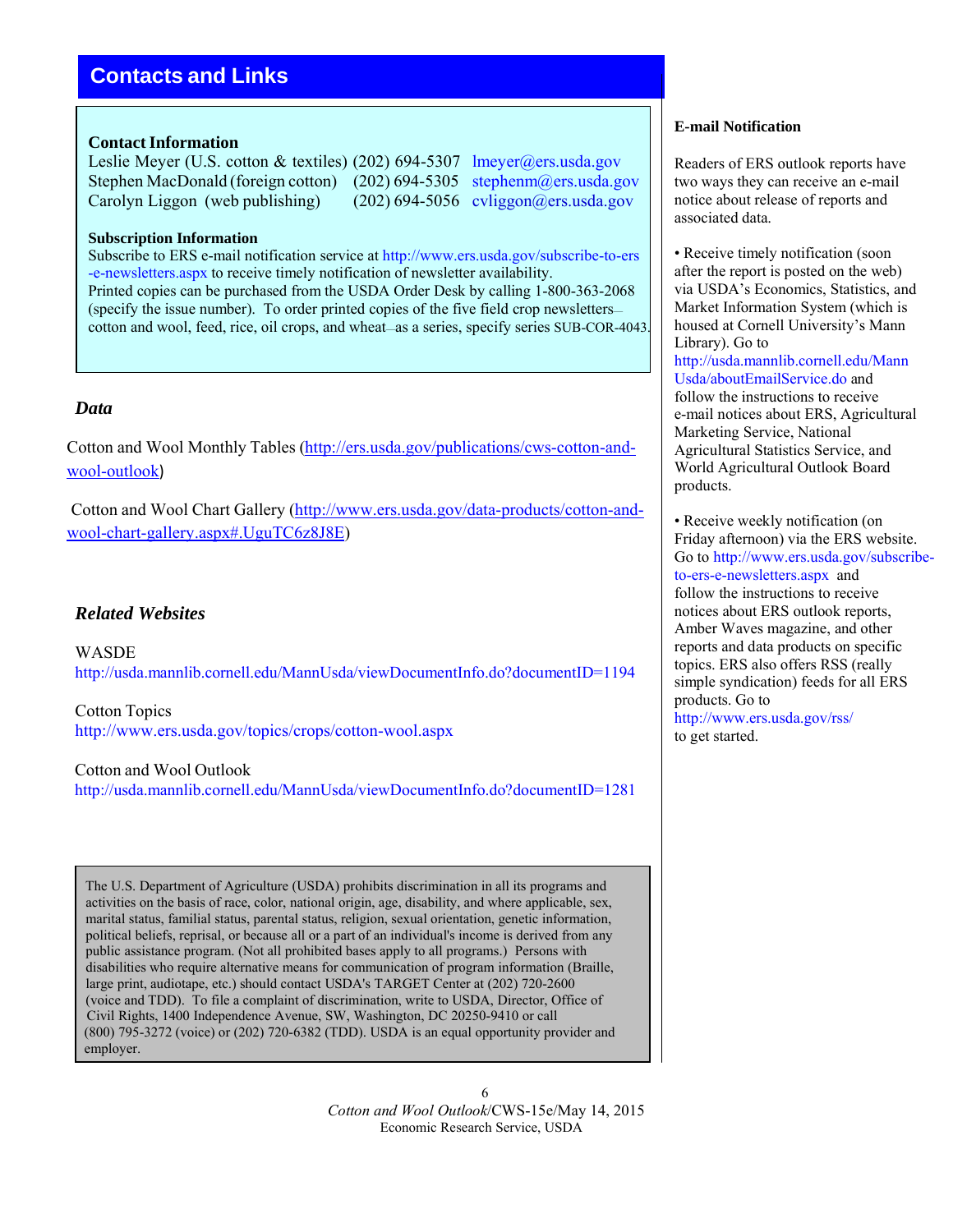|                      |               |         | 2014/15               | 2015/16 |  |
|----------------------|---------------|---------|-----------------------|---------|--|
| Item                 | 2013/14       | Apr.    | May                   | May     |  |
|                      | Million acres |         |                       |         |  |
| Upland:              |               |         |                       |         |  |
| Planted              | 10.206        | 10.845  | 10.845                | 9.399   |  |
| <b>Harvested</b>     | 7.345         | 9.518   | 9.157                 | 8.451   |  |
|                      |               |         | Pounds                |         |  |
| Yield/harvested acre | 802           | 794     | 826                   | 797     |  |
|                      |               |         | Million 480-lb, bales |         |  |
| Beginning stocks     | 3.613         | 2.325   | 2.325                 | 4.129   |  |
| Production           | 12.275        | 15.735  | 15.753                | 14.030  |  |
| Total supply 1/      | 15.894        | 18.065  | 18.083                | 18.164  |  |
| Mill use             | 3.527         | 3.625   | 3.625                 | 3.775   |  |
| Exports              | 9.850         | 10.250  | 10.300                | 10.150  |  |
| Total use            | 13.377        | 13.875  | 13.925                | 13.925  |  |
| Ending stocks 2/     | 2.325         | 4.180   | 4.129                 | 4.229   |  |
|                      |               | Percent |                       |         |  |
| Stocks-to-use ratio  | 17.4          | 30.1    | 29.7                  | 30.4    |  |
|                      |               |         | 1,000 acres           |         |  |
| Extra-long staple:   |               |         |                       |         |  |
| Planted              | 201.0         | 192.0   | 192.4                 | 150.0   |  |
| Harvested            | 199.4         | 189.4   | 189.8                 | 149.0   |  |
|                      |               |         | Pounds                |         |  |
| Yield/harvested acre | 1,527         | 1,432   | 1,432                 | 1,514   |  |
|                      |               |         | 1,000 480-lb. bales   |         |  |
| Beginning stocks     | 187           | 125     | 125                   | 271     |  |
| Production           | 634           | 565     | 566                   | 470     |  |
| Total supply 1/      | 828           | 695     | 696                   | 746     |  |
| Mill use             | 23            | 25      | 25                    | 25      |  |
| <b>Exports</b>       | 680           | 450     | 400                   | 550     |  |
| Total use            | 703           | 475     | 425                   | 575     |  |
| Ending stocks 2/     | 125           | 220     | 271                   | 171     |  |
|                      |               |         | Percent               |         |  |
| Stocks-to-use ratio  | 17.8          | 46.3    | 63.8                  | 29.7    |  |

1/ Includes imports. 2/ Includes unaccounted.

Source: USDA, World Agricultural Outlook Board.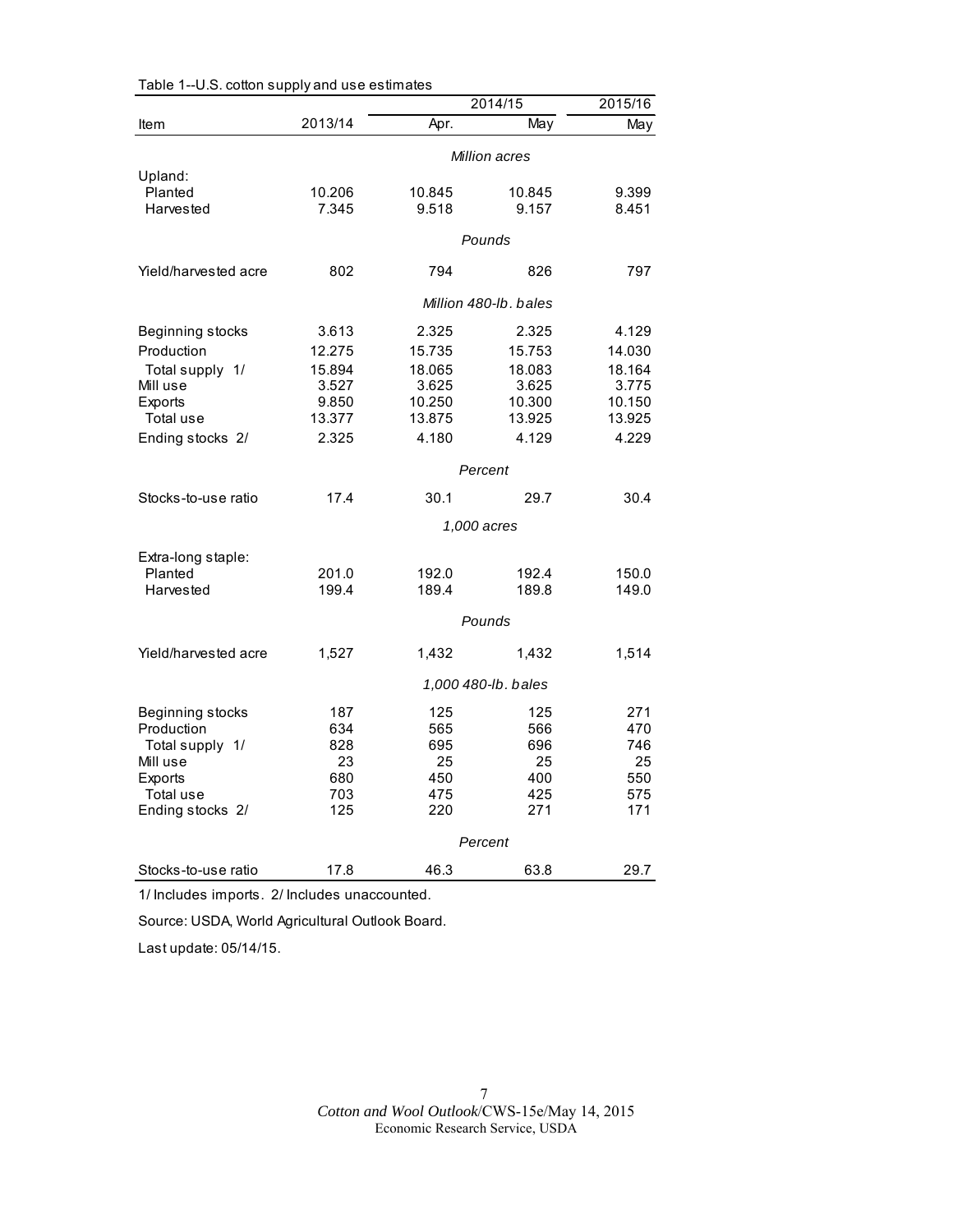|                      |         | 2014/15 | 2015/16               |        |
|----------------------|---------|---------|-----------------------|--------|
| Item                 | 2013/14 | Apr.    | May                   | May    |
|                      |         |         | Million 480-lb, bales |        |
| Supply:              |         |         |                       |        |
| Beginning stocks--   |         |         |                       |        |
| World                | 90.48   | 101.82  | 102.43                | 110.25 |
| Foreign              | 86.68   | 99.37   | 99.98                 | 105.85 |
| Production--         |         |         |                       |        |
| World                | 120.43  | 119.23  | 119.28                | 111.25 |
| Foreign              | 107.52  | 102.93  | 102.96                | 96.75  |
| Imports--            |         |         |                       |        |
| World                | 40.08   | 34.25   | 33.74                 | 33.65  |
| Foreign              | 40.07   | 34.24   | 33.73                 | 33.64  |
| Use:                 |         |         |                       |        |
| Mill use--           |         |         |                       |        |
| World                | 109.05  | 111.05  | 111.45                | 115.29 |
| Foreign              | 105.50  | 107.40  | 107.80                | 111.49 |
| Exports--            |         |         |                       |        |
| World                | 40.02   | 34.26   | 33.81                 | 33.66  |
| Foreign              | 29.49   | 23.56   | 23.11                 | 22.96  |
| Ending stocks--      |         |         |                       |        |
| World                | 102.43  | 110.09  | 110.25                | 106.29 |
| Foreign              | 99.98   | 105.69  | 105.85                | 101.89 |
|                      |         |         | Percent               |        |
| Stocks-to-use ratio: |         |         |                       |        |
| World                | 93.9    | 99.1    | 98.9                  | 92.2   |
| Foreign              | 94.8    | 98.4    | 98.2                  | 91.4   |

Table 2--World cotton supply and use estimates

Source: USDA, World Agricultural Outlook Board.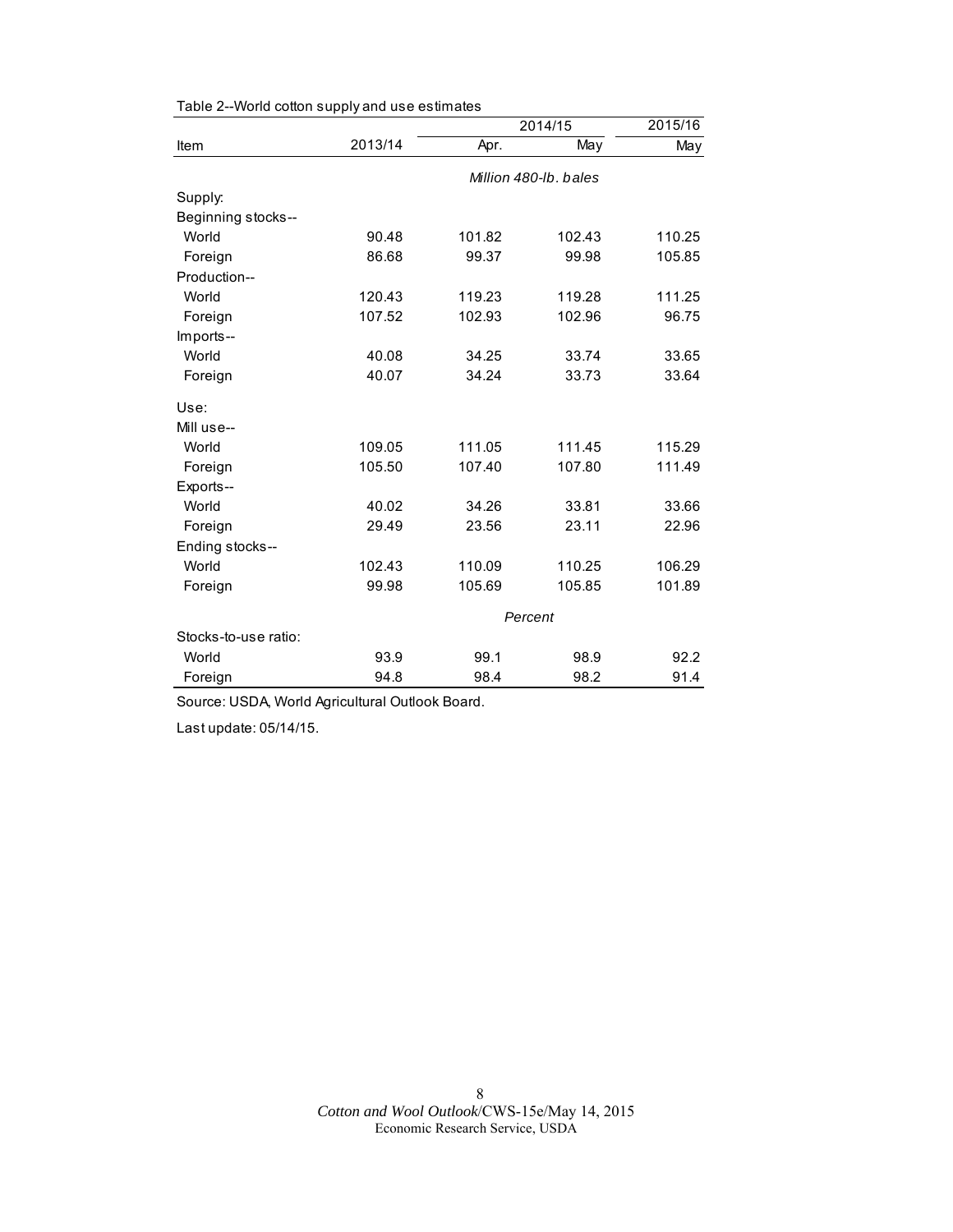|                         | Jan.                | Feb.           | Mar.      | Mar.      |  |
|-------------------------|---------------------|----------------|-----------|-----------|--|
| Item                    | 2015                | 2015           | 2015      | 2014      |  |
|                         | 1,000 480-lb. bales |                |           |           |  |
| Cotton:                 |                     |                |           |           |  |
| Stocks, beginning       | 13,087              | 12,945         | 11,812    | 8,741     |  |
| Ginnings                | 1,336               | 332            | 0         | 0         |  |
| Imports since August 1  | 3.0                 | 4.8            | 6.4       | 5.7       |  |
|                         |                     | Million pounds |           |           |  |
| Manmade:                |                     |                |           |           |  |
| Production              | 521.7               | 502.0          | 519.6     | 533.7     |  |
| Noncellulosic           | 521.7               | 502.0          | 519.6     | 533.7     |  |
| Cellulosic              | NA                  | <b>NA</b>      | <b>NA</b> | <b>NA</b> |  |
| Total since January 1   | 521.7               | 1,023.7        | 1,543.3   | 1,535.8   |  |
|                         |                     |                |           |           |  |
|                         | Dec.                | Jan.           | Feb.      | Feb.      |  |
|                         | 2014                | 2015           | 2015      | 2014      |  |
|                         |                     | Million pounds |           |           |  |
| Raw fiber imports:      | 182.0               | 184.8          | 154.4     | 134.3     |  |
| Noncellulosic           | 168.7               | 170.5          | 143.0     | 123.1     |  |
| Cellulosic              | 13.3                | 14.3           | 11.4      | 11.2      |  |
| Total since January 1   | 2,030.6             | 184.8          | 339.2     | 299.8     |  |
|                         |                     | 1,000 pounds   |           |           |  |
| Wool and mohair:        |                     |                |           |           |  |
| Raw wool imports, clean | 420.5               | 504.8          | 800.1     | 379.1     |  |
| 48s-and-finer           | 266.5               | 301.4          | 542.2     | 246.8     |  |
| Not-finer-than-46s      | 154.0               | 203.4          | 257.9     | 132.3     |  |
| Total since January 1   | 7,092.7             | 504.8          | 1,304.8   | 976.7     |  |
| Wool top imports        | 54.9                | 303.9          | 294.0     | 243.3     |  |
| Total since January 1   | 3,422.8             | 303.9          | 597.9     | 469.3     |  |
| Mohair imports, clean   | 0.0                 | 0.0            | 0.0       | 0.0       |  |
| Total since January 1   | 0.0                 | 0.0            | 0.0       | 0.0       |  |

Table 3--U.S. fiber supply

NA = Not available.

Sources: USDA, National Agricultural Statistics Service;

U.S. Dept. of Commerce, U.S. Census Bureau; and *Fiber Organon.*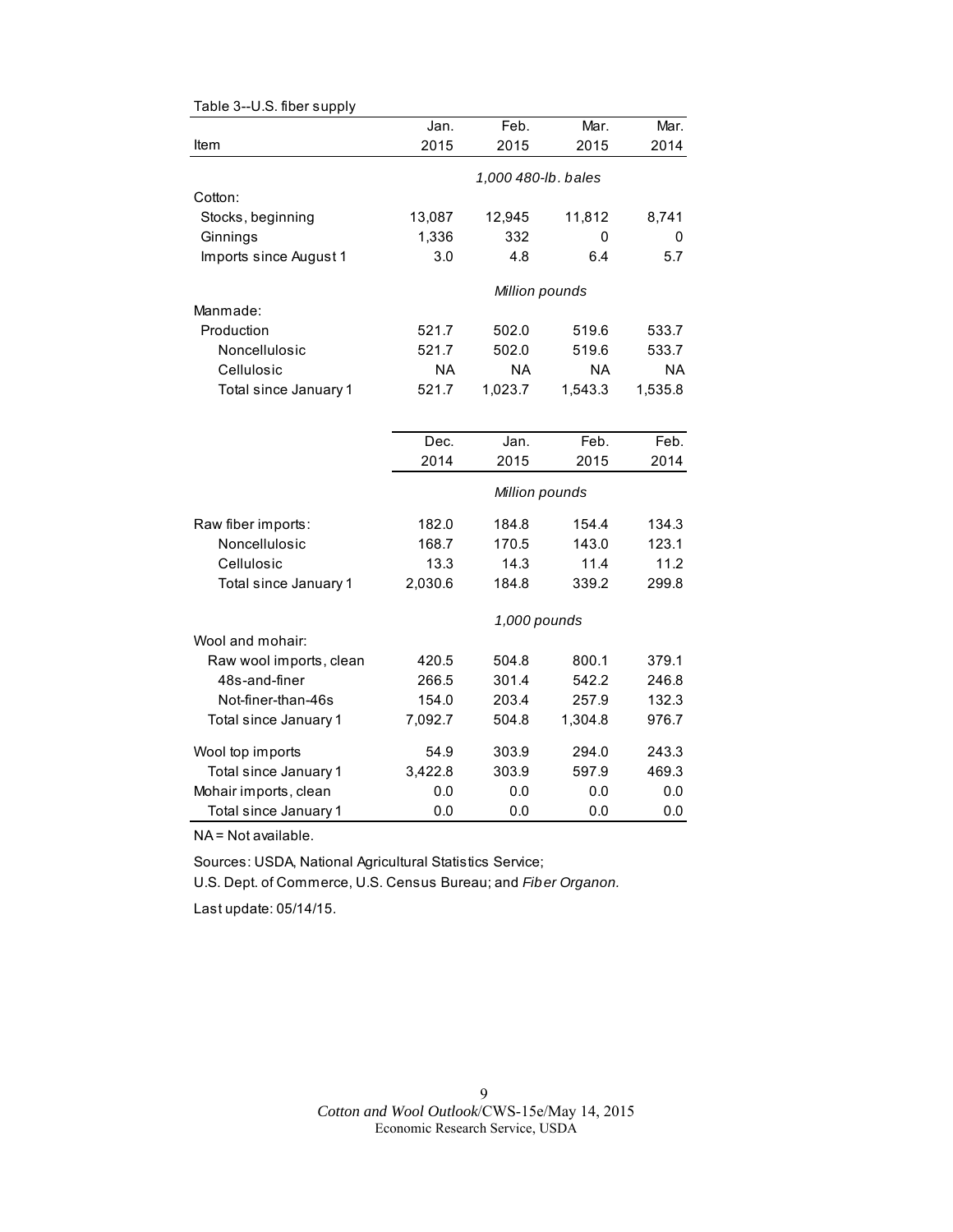| Table 4--U.S. fiber demand  |         |                     |       |         |
|-----------------------------|---------|---------------------|-------|---------|
|                             | Jan.    | Feb.                | Mar.  | Mar.    |
| Item                        | 2015    | 2015                | 2015  | 2014    |
|                             |         |                     |       |         |
|                             |         | 1,000 480-lb. bales |       |         |
| Cotton:                     |         |                     |       |         |
| All consumed by mills 1/    | 299     | 267                 | 311   | 309     |
| Total since August 1        | 1,742   | 2,009               | 2,320 | 2,339   |
| Daily rate                  | 13.6    | 13.3                | 14.1  | 14.7    |
| Upland consumed by mills 1/ | 298     | 266                 | 309   | 307     |
| Total since August 1        | 1,734   | 1,999               | 2,309 | 2,327   |
| Daily rate                  | 13.5    | 13.3                | 14.1  | 14.6    |
|                             |         |                     |       |         |
| Upland exports              | 1,156   | 1,171               | 1,484 | 1,272   |
| Total since August 1        | 3,646   | 4,817               | 6,302 | 6,778   |
| Sales for next season       | 51      | 158                 | 156   | 469     |
| Total since August 1        | 630     | 788                 | 944   | 1,325   |
| Extra-long staple exports   | 23.1    | 29.5                | 59.3  | 67.8    |
| Total since August 1        | 107.8   | 137.3               | 196.7 | 506.7   |
| Sales for next season       | 0.0     | 0.0                 | 0.0   | 2.4     |
| Total since August 1        | 0.0     | 0.0                 | 0.0   | 8.0     |
|                             | Dec.    | Jan.                | Feb.  | Feb.    |
|                             | 2014    | 2015                | 2015  | 2014    |
|                             |         |                     |       |         |
|                             |         | Million pounds      |       |         |
| Manmade:                    |         |                     |       |         |
| Raw fiber exports           | 41.0    | 48.4                | 48.4  | 43.9    |
| Noncellulosic               | 40.4    | 48.0                | 47.9  | 43.3    |
| Cellulosic                  | 0.6     | 0.4                 | 0.5   | 0.6     |
| Total since January 1       | 611.3   | 48.4                | 96.9  | 93.1    |
|                             |         | 1,000 pounds        |       |         |
| Wool and mohair:            |         |                     |       |         |
| Raw wool exports, clean     | 1,079.5 | 119.3               | 530.3 | 619.0   |
| Total since January 1       | 7,916.4 | 119.3               | 649.6 | 1,290.7 |
| Wool top exports            | 45.1    | 2.0                 | 4.2   | 86.4    |
| Total since January 1       | 924.6   | 2.0                 | 6.2   | 253.8   |
| Mohair exports, clean       | 146.4   | 366.4               | 38.4  | 90.8    |
| Total since January 1       | 882.8   | 366.4               | 404.8 | 122.0   |

NA = Not available.

1/ Estimated by USDA.

Sources: USDA, Farm Service Agency; USDA, Foreign Agricultural Service, *U.S. Export Sales;* U.S. Dept. of Commerce, U.S. Census Bureau; and *Fiber Organon.*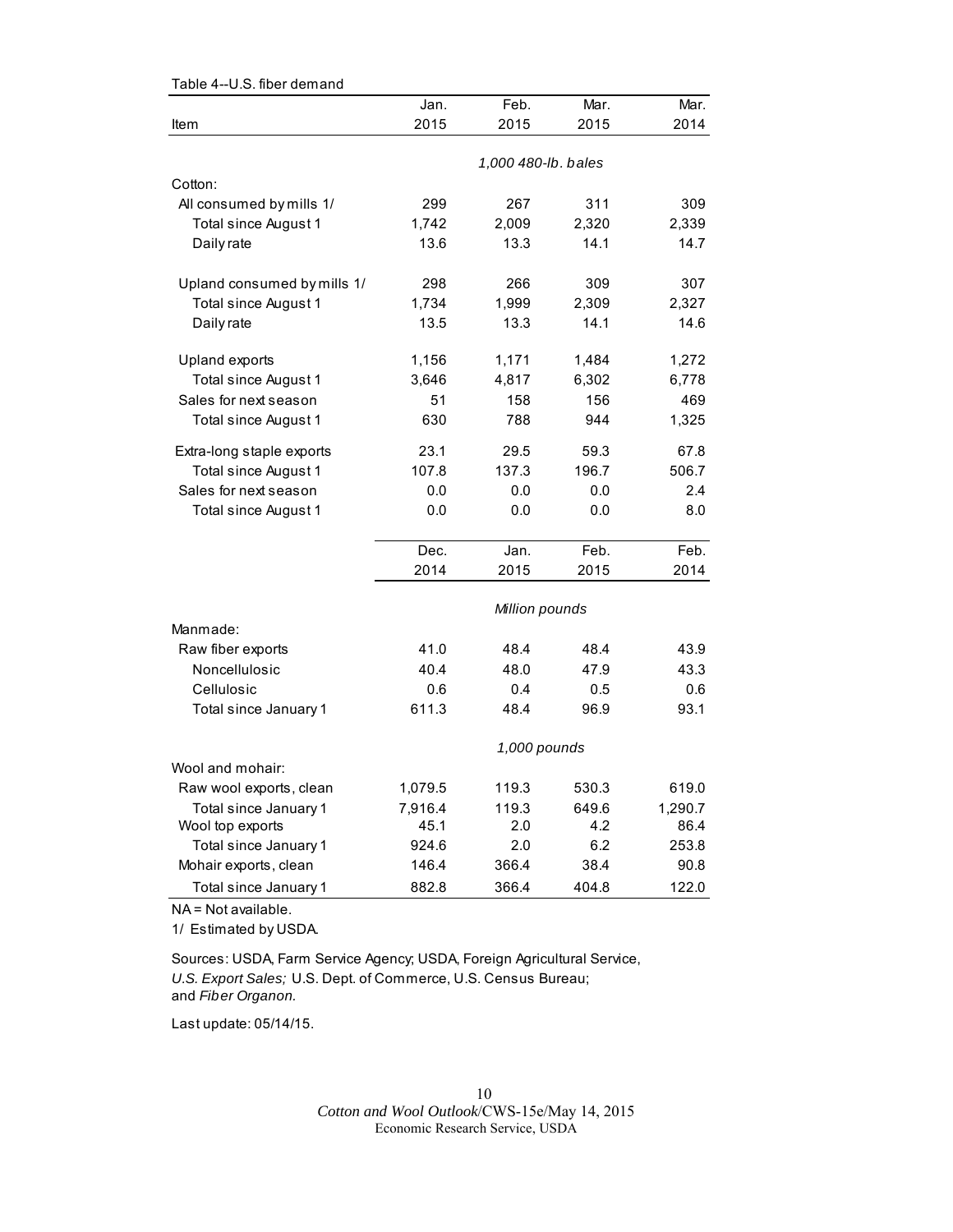|                            | Feb.      | Mar.              | Apr.      | Apr.      |
|----------------------------|-----------|-------------------|-----------|-----------|
| Item                       | 2015      | 2015              | 2015      | 2014      |
|                            |           |                   |           |           |
|                            |           | Cents per pound   |           |           |
| Domestic cotton prices:    |           |                   |           |           |
| Adjusted world price       | 48.12     | 47.76             | 49.99     | 71.37     |
| Upland spot 41-34          | 61.74     | 60.65             | 63.08     | 85.48     |
| Pima spot 02-46            | 160.00    | 159.73            | 152.24    | 180.67    |
| Average price received by  |           |                   |           |           |
| upland producers           | 57.40     | 59.90             | <b>NA</b> | 82.70     |
| Far Eastern cotton quotes: |           |                   |           |           |
| <b>A</b> Index             | 70.26     | 69.13             | 71.62     | 94.09     |
| Memphis/Eastern            | 73.63     | 72.88             | 74.85     | 99.88     |
| Memphis/Orleans/Texas      | 73.13     | 72.13             | 74.20     | 99.44     |
| California/Arizona         | 77.13     | 75.81             | 77.80     | 100.00    |
|                            |           | Dollars per pound |           |           |
| Wool prices (clean):       |           |                   |           |           |
| <b>U.S. 58s</b>            | <b>NQ</b> | 2.90              | 2.97      | 2.98      |
| Australian 58s 1/          | 3.59      | 3.65              | 3.67      | 3.59      |
| U.S.60s                    | <b>NQ</b> | <b>NQ</b>         | 2.90      | 3.58      |
| Australian 60s 1/          | 4.09      | 3.92              | 3.97      | <b>NQ</b> |
| <b>U.S. 64s</b>            | <b>NQ</b> | NQ.               | 3.38      | 4.12      |
| Australian 64s 1/          | 4.27      | 4.21              | 4.34      | 4.92      |

Table 5--U.S. and world fiber prices

NA = Not available. NQ = No quote.

1/ In bond, Charleston, SC.

Sources: USDA, *Cotton Price Statistics* ; Cotlook Ltd., *Cotton Outlook;*  and trade reports.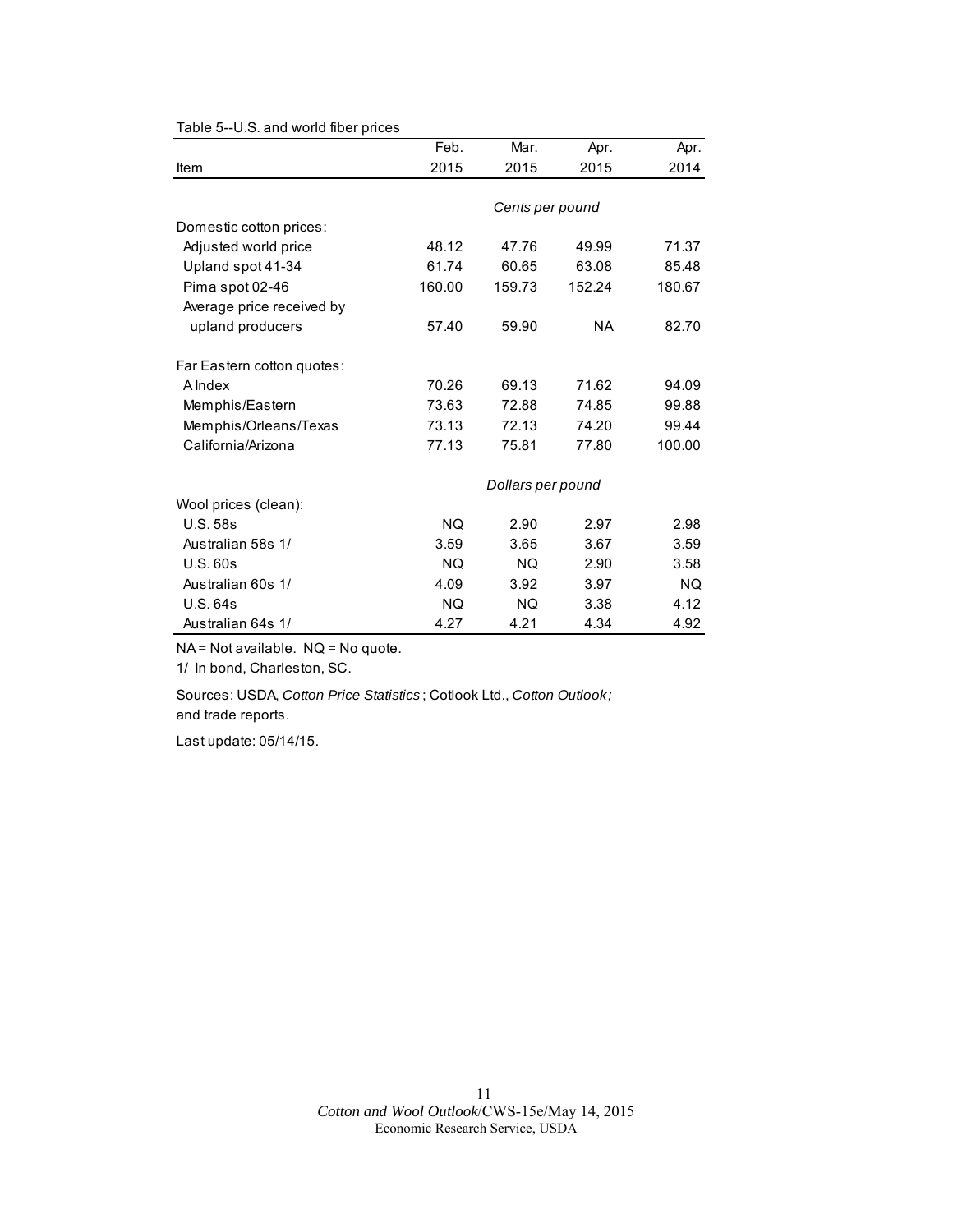|                           | Jan.      | Feb.      | Mar.            | Mar.      |
|---------------------------|-----------|-----------|-----------------|-----------|
| Item                      | 2015      | 2015      | 2015            | 2014      |
|                           |           |           | 1,000 pounds 1/ |           |
| Yarn, thread, and fabric: | 269,810   | 238,202   | 307,109         | 240,592   |
| Cotton                    | 53,773    | 45,731    | 65,041          | 48,845    |
| Linen                     | 21,706    | 19,842    | 23,874          | 20,579    |
| Wool                      | 3,770     | 3,701     | 4,439           | 3,834     |
| Silk                      | 563       | 476       | 500             | 467       |
| Manmade                   | 189,999   | 168,453   | 213,255         | 166,867   |
| Apparel:                  | 870,562   | 852,275   | 947,692         | 784,918   |
| Cotton                    | 464,084   | 460,310   | 513,418         | 448,365   |
| Linen                     | 7,687     | 9,002     | 10,822          | 9,227     |
| Wool                      | 19,863    | 19,221    | 19,771          | 16,331    |
| Silk                      | 9,701     | 9,761     | 11,429          | 8,590     |
| Manmade                   | 369,227   | 353,981   | 392,252         | 302,406   |
| Home furnishings:         | 217,355   | 201,404   | 257,834         | 180,101   |
| Cotton                    | 120,467   | 115,197   | 149,227         | 111,806   |
| Linen                     | 1,061     | 1,013     | 1,138           | 866       |
| Wool                      | 210       | 306       | 336             | 302       |
| Silk                      | 193       | 124       | 141             | 96        |
| Manmade                   | 95,424    | 84,764    | 106,992         | 67,031    |
| Floor coverings:          | 76,381    | 61,620    | 81,154          | 70,621    |
| Cotton                    | 9,238     | 7,887     | 10,592          | 8,104     |
| Linen                     | 20,456    | 15,538    | 22,391          | 18,868    |
| Wool                      | 10,353    | 8,381     | 10,778          | 10,153    |
| Silk                      | 2,759     | 1,739     | 2,905           | 2,146     |
| Manmade                   | 33,575    | 28,076    | 34,488          | 31,349    |
| Total imports: 2/         | 1,434,455 | 1,353,786 | 1,594,252       | 1,276,549 |
| Cotton                    | 647,786   | 629,315   | 738,577         | 617,348   |
| Linen                     | 50,909    | 45,395    | 58,226          | 49,540    |
| Wool                      | 34,209    | 31,613    | 35,332          | 30,625    |
| Silk                      | 13,217    | 12,100    | 14,975          | 11,299    |
| Manmade                   | 688,335   | 635,363   | 747,141         | 567,737   |

Table 6--U.S. textile imports, by fiber

1/ Raw-fiber equivalent. 2/ Includes headgear.

Sources: USDA, Economic Research Service; and U.S. Dept. of Commerce, U.S. Census Bureau.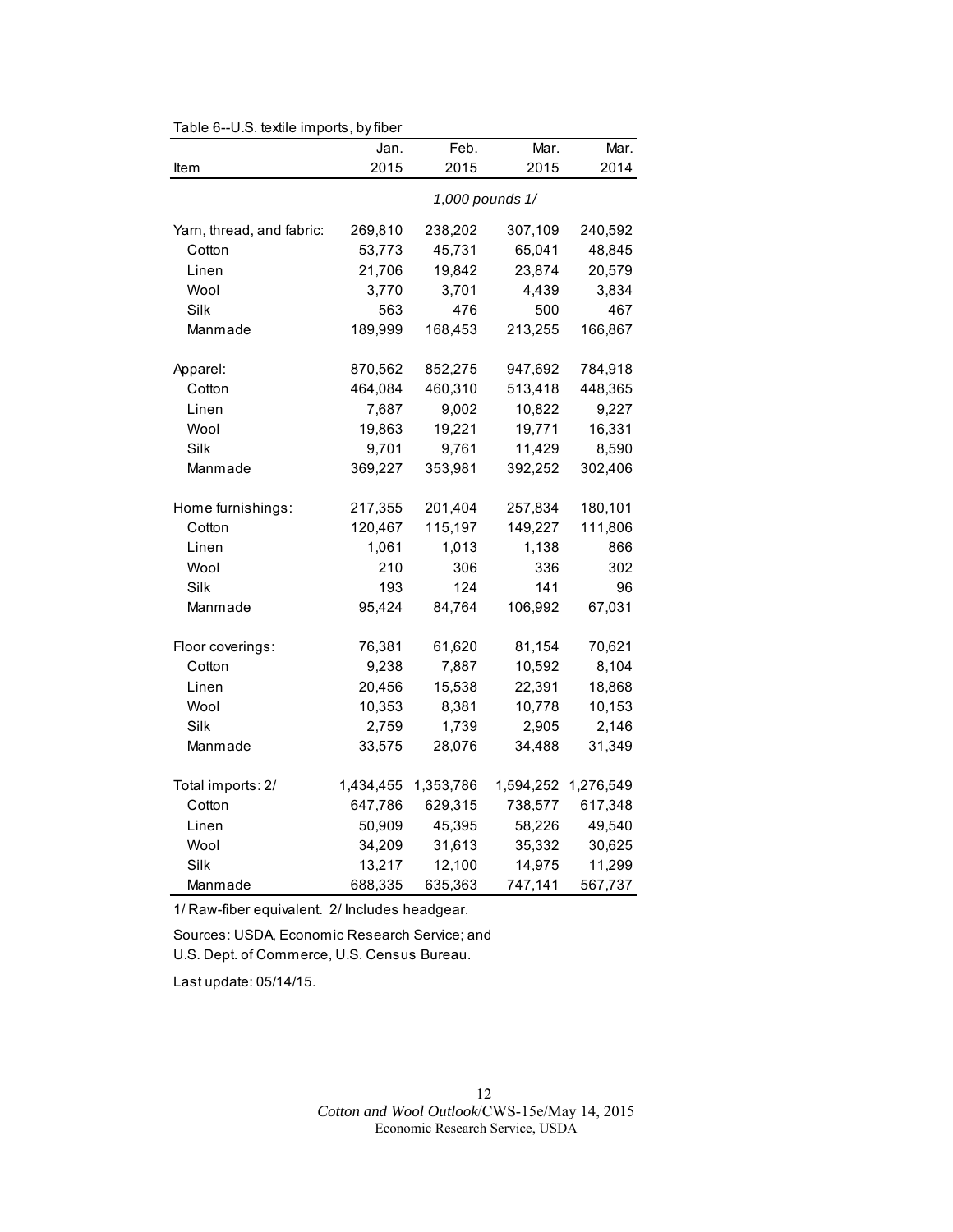| rable $t$ --0.5. lexifie exports, by liber | Jan.            | Feb.    | Mar.    | Mar.    |  |
|--------------------------------------------|-----------------|---------|---------|---------|--|
| Item                                       | 2015            | 2015    | 2015    | 2014    |  |
|                                            | 1,000 pounds 1/ |         |         |         |  |
| Yarn, thread, and fabric:                  | 235,003         | 241,404 | 265,654 | 269,498 |  |
| Cotton                                     | 125,109         | 131,710 | 142,451 | 138,502 |  |
| Linen                                      | 5,795           | 6,377   | 6,578   | 7,609   |  |
| Wool                                       | 2,601           | 2,480   | 3,459   | 3,028   |  |
| Silk                                       | 1,260           | 933     | 1,136   | 1,348   |  |
| Manmade                                    | 100,238         | 99,903  | 112,031 | 119,011 |  |
| Apparel:                                   | 23,417          | 23,837  | 28,461  | 27,418  |  |
| Cotton                                     | 10,623          | 10,878  | 13,072  | 11,773  |  |
| Linen                                      | 595             | 505     | 810     | 523     |  |
| Wool                                       | 1,208           | 1,198   | 1,538   | 1,699   |  |
| Silk                                       | 892             | 857     | 952     | 1,068   |  |
| Manmade                                    | 10,100          | 10,399  | 12,089  | 12,356  |  |
| Home furnishings:                          | 3,962           | 4,434   | 4,833   | 5,975   |  |
| Cotton                                     | 1,932           | 2,132   | 2,506   | 2,583   |  |
| Linen                                      | 263             | 325     | 259     | 318     |  |
| Wool                                       | 58              | 99      | 88      | 114     |  |
| Silk                                       | 95              | 134     | 77      | 140     |  |
| Manmade                                    | 1,614           | 1,744   | 1,904   | 2,821   |  |
| Floor coverings:                           | 26,648          | 26,493  | 30,982  | 32,149  |  |
| Cotton                                     | 1,902           | 1,972   | 2,402   | 2,184   |  |
| Linen                                      | 930             | 966     | 1,366   | 999     |  |
| Wool                                       | 1,526           | 1,495   | 1,978   | 2,037   |  |
| Silk                                       | 30              | 26      | 58      | 34      |  |
| Manmade                                    | 22,261          | 22,035  | 25,177  | 26,896  |  |
| Total exports: 2/                          | 289,085         | 296,232 | 330,004 | 335,101 |  |
| Cotton                                     | 139,596         | 146,735 | 160,478 | 155,078 |  |
| Linen                                      | 7,584           | 8,173   | 9,012   | 9,448   |  |
| Wool                                       | 5,394           | 5,272   | 7,064   | 6,882   |  |
| Silk                                       | 2,276           | 1,951   | 2,224   | 2,589   |  |
| Manmade                                    | 134,236         | 134,101 | 151,226 | 161,104 |  |

## Table 7--U.S. textile exports, by fiber

1/ Raw-fiber equivalent. 2/ Includes headgear.

Sources: USDA, Economic Research Service; and U.S. Dept. of Commerce, U.S. Census Bureau.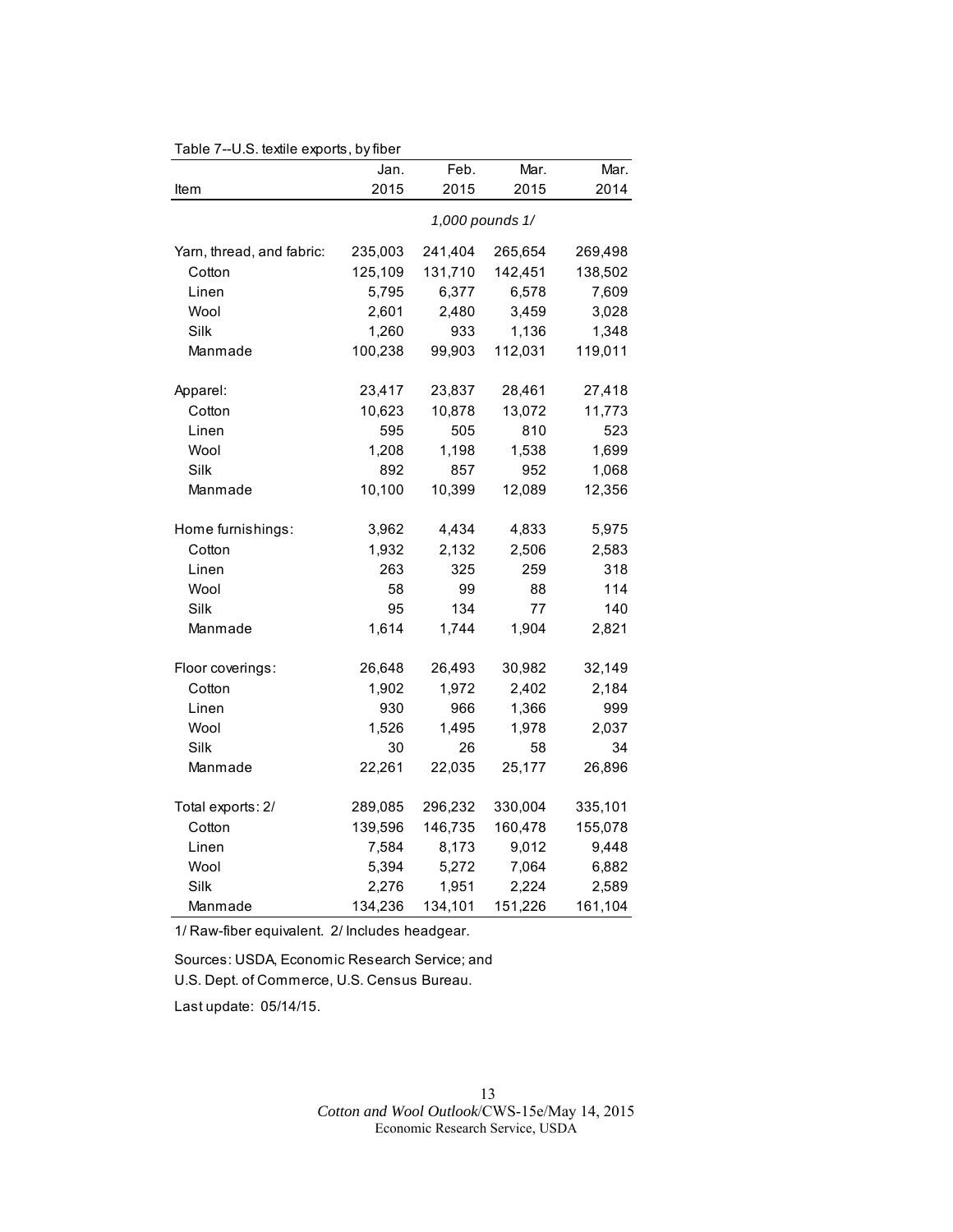| Table 8--U.S. cotton textile imports, by origin |                 |                |                |         |  |  |
|-------------------------------------------------|-----------------|----------------|----------------|---------|--|--|
|                                                 | Jan.            | Feb.           | Mar.           | Mar.    |  |  |
| Region/country                                  | 2015            | 2015           | 2015           | 2014    |  |  |
|                                                 |                 |                |                |         |  |  |
|                                                 |                 |                |                |         |  |  |
|                                                 |                 |                |                |         |  |  |
| North America                                   | 109,563         | 137,760        | 153,178        | 145,330 |  |  |
| Canada                                          | 1,000 podRds 1/ | 3,100          | 3,234          | 2,855   |  |  |
| Costa Rica                                      | 11              | 16             | 12             | 329     |  |  |
| Dominican Republic                              | 4,979           | 8,252          | 9,336          | 7,980   |  |  |
| El Salvador                                     | 14,716          | 18,627         | 20,393         | 20,821  |  |  |
| Guatemala                                       | 7,397           | 8,273          | 7,670          | 8,083   |  |  |
| Haiti                                           | 9,838           | 13,931         | 14,680         | 15,416  |  |  |
| Honduras                                        | 21,167          | 29,080         | 33,479         | 30,590  |  |  |
| Mexico                                          | 37,136          | 38,342         | 44,262         | 41,748  |  |  |
| Nicaragua                                       | 11,934          | 18,135         | 20,105         | 17,505  |  |  |
| South America                                   | 3,782           | 3,274          | 4,044          | 4,203   |  |  |
| Colombia                                        | 1,291           | 1,039          | 1,572          | 1,581   |  |  |
| Peru                                            | 2,239           | 2,079          | 2,267          | 2,324   |  |  |
| Europe                                          | 11,283          | 10,290         | 13,505         | 12,526  |  |  |
| Germany                                         | 886             | 942            | 1,255          | 1,301   |  |  |
| Italy                                           | 1,693           | 1,457          | 1,934          | 1,811   |  |  |
| Portugal                                        | 1,110           | 1,190          | 1,439          | 1,304   |  |  |
| Turkey                                          | 5,205           | 4,636          | 6,160          | 5,316   |  |  |
| Turkmenistan                                    | 327             | 217            | 486            | 349     |  |  |
| Asia                                            | 509,866         | 465,827        | 554,041        | 441,133 |  |  |
| <b>Bahrain</b>                                  | 1,748           | 1,695          | 1,892          | 1,386   |  |  |
| Bangladesh                                      | 51,065          | 50,309         | 53,646         | 49,491  |  |  |
| Cambodia                                        | 14,788          | 14,569         | 18,012         | 20,321  |  |  |
| China                                           | 208,624         | 183,541        | 208,807        | 133,708 |  |  |
| Hong Kong                                       | 906             | 878            | 751            | 587     |  |  |
| India                                           | 67,679          | 64,412         | 82,891         | 64,969  |  |  |
| Indonesia                                       | 23,496          | 21,941         | 26,755         | 27,004  |  |  |
| Israel                                          | 663             | 563            | 598            | 932     |  |  |
| Japan                                           | 1,134           | 828            | 1,561          | 1,339   |  |  |
| Jordan                                          | 4,713           | 4,033          | 5,462          | 4,006   |  |  |
| Malaysia                                        | 2,803           | 2,581          | 3,568          | 2,597   |  |  |
| Pakistan                                        | 57,274          | 53,861         | 61,477         | 60,826  |  |  |
| Philippines                                     | 4,675           | 3,063          | 4,552          | 5,134   |  |  |
| South Korea                                     | 4,733           | 3,433          | 6,840          | 5,657   |  |  |
| Sri Lanka                                       | 9,272           | 7,466          | 9,666          | 8,664   |  |  |
| Taiwan                                          | 2,233           | 1,709          | 2,913          | 2,056   |  |  |
| Thailand                                        | 5,072           | 4,162          | 6,074          | 6,946   |  |  |
| United Arab Emirates                            | 859             | 756            | 612            | 731     |  |  |
| Vietnam                                         | 47,630          | 45,664         | 57,384         | 44,212  |  |  |
| Oceania                                         | 59              | 25             | 69             | 118     |  |  |
| Africa                                          | 13,232          | 12,140         | 13,740         | 14,038  |  |  |
|                                                 |                 | 7,318          |                |         |  |  |
| Egypt                                           | 6,915           |                | 7,483          | 7,606   |  |  |
| Kenya<br>Lesotho                                | 2,161           | 1,986<br>1,074 | 2,503          | 2,234   |  |  |
|                                                 | 2,213<br>762    |                | 1,572<br>1,153 | 2,276   |  |  |
| Mauritius<br>World 2/                           |                 | 778            | 738,577        | 846     |  |  |
|                                                 | 647,786         | 629,315        |                | 617,348 |  |  |

Table 8--U.S. cotton textile imports, by origin

1/ Raw-fiber equivalent. 2/ Totals may not add due to rounding.

Sources: USDA, Economic Research Service; and U.S. Dept. of Commerce, U.S. Census Bureau.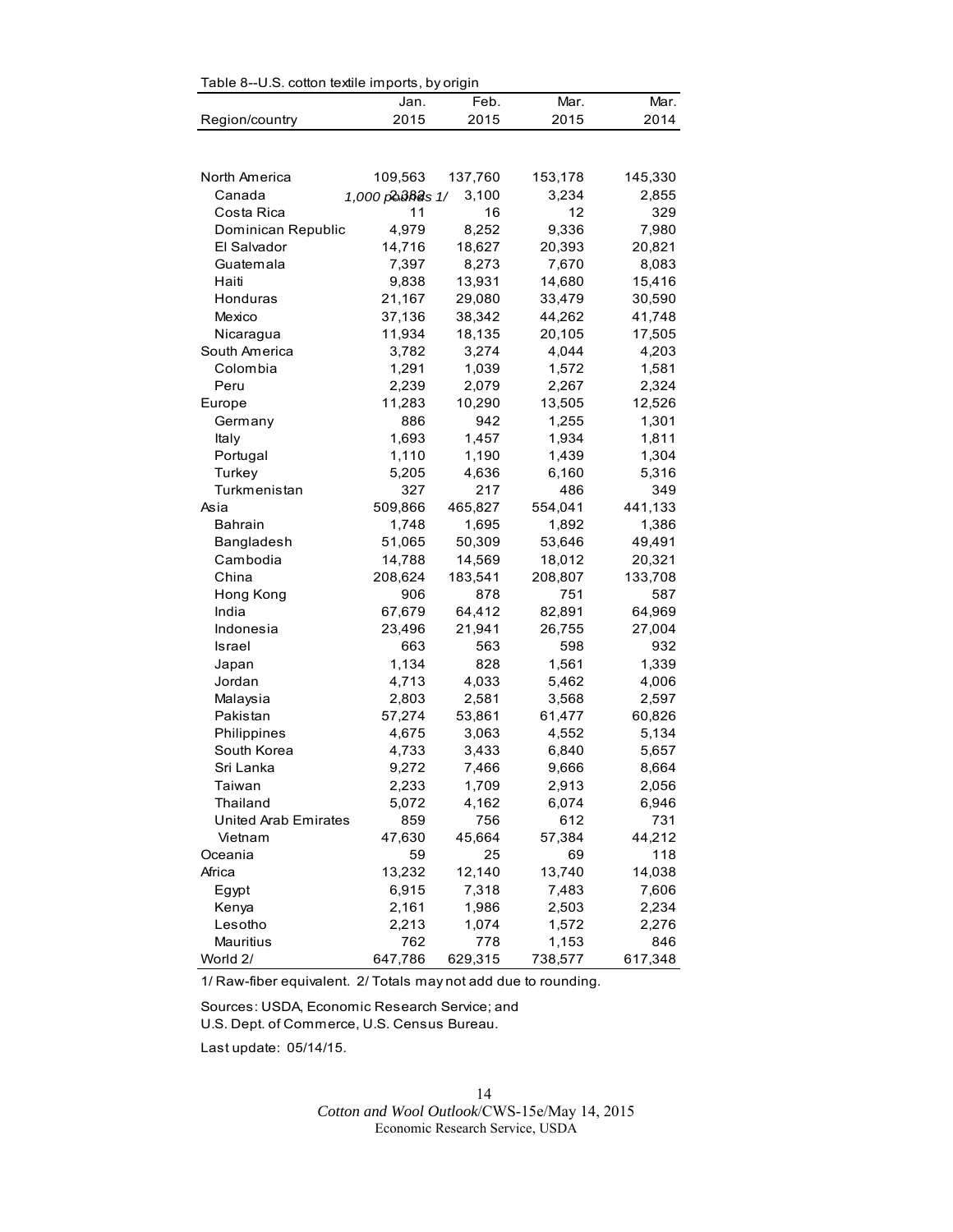| Table 9--U.S. cotton textile exports, by destination |  |  |  |  |
|------------------------------------------------------|--|--|--|--|
|------------------------------------------------------|--|--|--|--|

|                      | Jan.    | Feb.    | Mar.            | Mar.    |
|----------------------|---------|---------|-----------------|---------|
| Region/country       | 2015    | 2015    | 2015            | 2014    |
|                      |         |         | 1,000 pounds 1/ |         |
| North America        | 122,112 | 126,983 | 138,474         | 136,405 |
| Bahamas              | 127     | 255     | 215             | 261     |
| Canada               | 9,133   | 9,427   | 10,590          | 9,162   |
| Costa Rica           | 196     | 345     | 346             | 263     |
| Dominican Republic   | 15,161  | 17,873  | 20,823          | 22,397  |
| El Salvador          | 7,865   | 7,862   | 8,314           | 12,923  |
| Guatemala            | 2,504   | 2,538   | 3,162           | 2,924   |
| Haiti                | 403     | 570     | 761             | 805     |
| Honduras             | 59,345  | 59,277  | 63,380          | 55,794  |
| Jamaica              | 33      | 59      | 116             | 33      |
| Mexico               | 24,424  | 25,633  | 27,766          | 29,166  |
| Nicaragua            | 2,587   | 2,656   | 2,297           | 1,940   |
| Panama               | 108     | 220     | 380             | 295     |
| South America        | 4,869   | 5,734   | 5,163           | 4,773   |
| Brazil               | 307     | 410     | 274             | 553     |
| Chile                | 152     | 196     | 362             | 220     |
| Colombia             | 2,334   | 2,495   | 2,402           | 2,419   |
| Ecuador              | 43      | 102     | 119             | 151     |
| Peru                 | 1,491   | 1,946   | 1,517           | 1,184   |
| Venezuela            | 337     | 281     | 76              | 96      |
| Europe               | 2,514   | 2,942   | 3,653           | 3,900   |
| Belgium              | 308     | 226     | 373             | 416     |
| France               | 87      | 174     | 153             | 183     |
| Germany              | 342     | 358     | 572             | 540     |
| Italy                | 185     | 210     | 289             | 264     |
| Netherlands          | 226     | 231     | 250             | 467     |
| United Kingdom       | 846     | 1,034   | 1,171           | 1,232   |
| Asia                 | 9,183   | 10,284  | 11,872          | 8,920   |
| China                | 5,286   | 6,089   | 7,164           | 4,393   |
| Hong Kong            | 440     | 417     | 471             | 597     |
| India                | 219     | 207     | 169             | 177     |
| Israel               | 86      | 129     | 83              | 256     |
| Japan                | 809     | 1,157   | 1,175           | 1,202   |
| Lebanon              | 116     | 25      | 71              | 142     |
| Saudi Arabia         | 96      | 119     | 134             | 186     |
| Singapore            | 123     | 237     | 315             | 251     |
| South Korea          | 545     | 579     | 736             | 584     |
| Taiwan               | 173     | 115     | 88              | 201     |
| Thailand             | 45      | 36      | 86              | 34      |
| United Arab Emirates | 307     | 354     | 483             | 283     |
| Vietnam              | 237     | 77      | 379             | 107     |
| Oceania              | 526     | 460     | 654             | 829     |
| Australia            | 365     | 320     | 495             | 585     |
| New Zealand          | 138     | 130     | 130             | 186     |
| Africa               | 392     | 333     | 663             | 251     |
| South Africa         | 42      | 21      | 160             | 39      |
| World 2/             | 139,596 | 146,735 | 160,478         | 155,078 |

1/ Raw-fiber equivalent. 2/ Totals may not add due to rounding.

Sources: USDA, Economic Research Service; and U.S. Dept. of Commerce, U.S. Census Bureau.